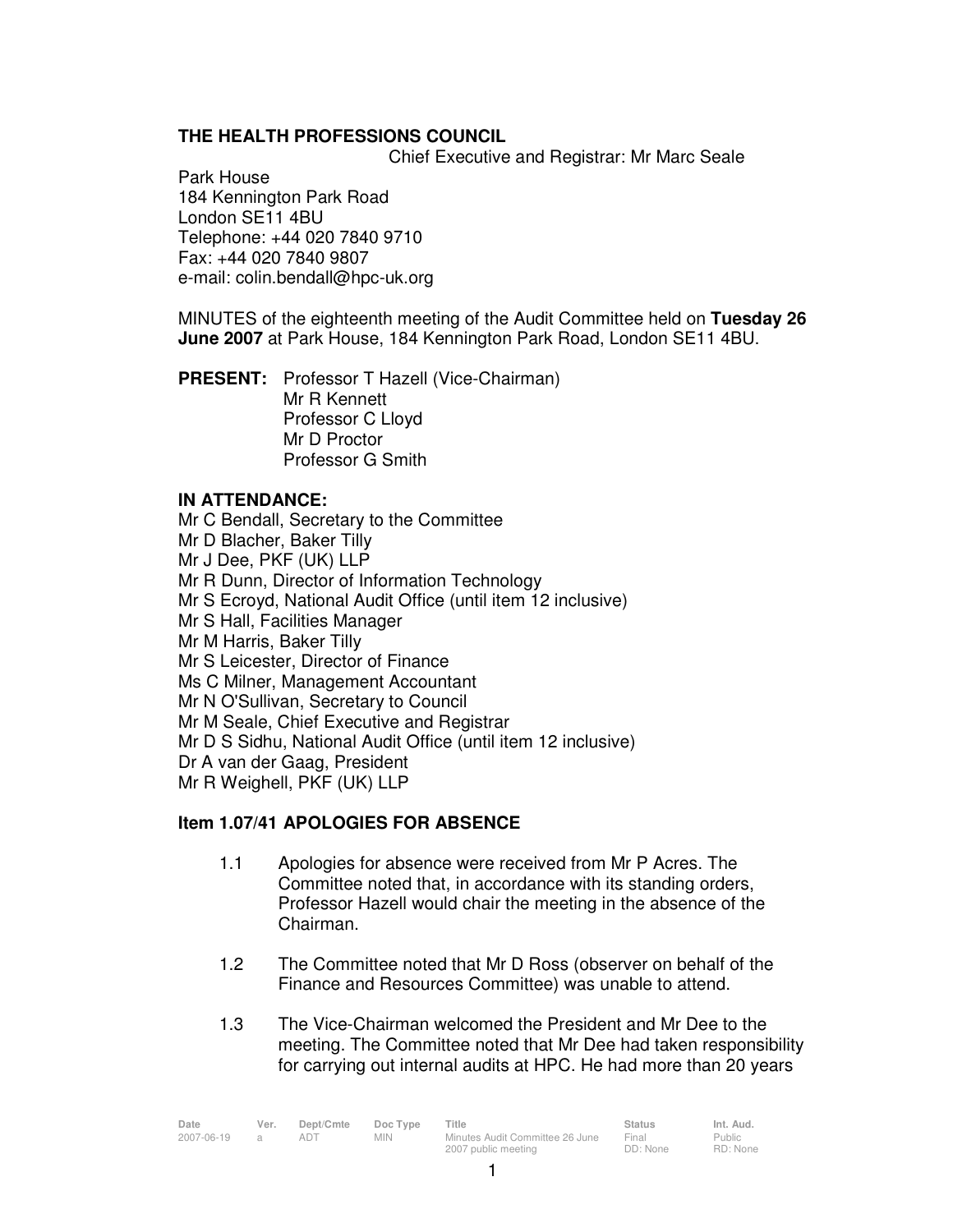experience of audit work, including five years at PKF and had particular expertise in auditing projects.

- 1.4 The Vice-Chairman welcomed Mr Gordon Miles, Director of Resources and Planning at the General Dental Council, as an observer.
- 1.5 The Vice-Chairman noted that Mr Ecroyd and Mr Sidhu would need to leave early, to attend an Audit Committee meeting at another organisation.

## **Item 2.07/42 APPROVAL OF AGENDA**

2.1 The Committee approved the agenda, subject to considering the National Audit Office letter of representation as item 8.

### **Item 3.07/43 MINUTES OF THE AUDIT COMMITTEE MEETING HELD ON 27 MARCH 2007**

 3.1 It was agreed that the minutes of the seventeenth meeting of the Audit Committee should be confirmed as a true record and signed by the Vice-Chairman.

## **Item 4.07/44 MATTERS ARISING**

- 4.1 The Committee received a paper to note from the Executive.
- 4.2 The Committee noted the actions list as agreed at the last meeting.
- 4.3 The Committee noted that, in relation to action point 3, the internal audit of the Registrations function had been arranged for March 2008.

### **Item 5.07/45 QUALITY REPORT**

- 5.1 The Committee received a report summarising quality audit work since the last report in February 2007.
- 5.2 The Committee noted that the HPC had been externally audited by the British Standards Institute on 1 May 2007. The Executive had expected that this would be an audit of several departments but had been notified on 1 May that the audit was the three-year strategic review. The HPC had passed the review with no non-conformities identified during the assessment. The Committee thanked the Executive, particularly the Director of Operations, for this achievement.
- 5.3 The Committee noted that, following interviews, the vacant Quality Manager position had not been filled. The Quality Management

| Date       | Ver. | Dept/Cmte | Doc Type | Title                           | <b>Status</b> | Int. Aud. |
|------------|------|-----------|----------|---------------------------------|---------------|-----------|
| 2007-06-19 |      | ad i      | MIN.     | Minutes Audit Committee 26 June | Final         | Public    |
|            |      |           |          | 2007 public meeting             | DD: None      | RD: None  |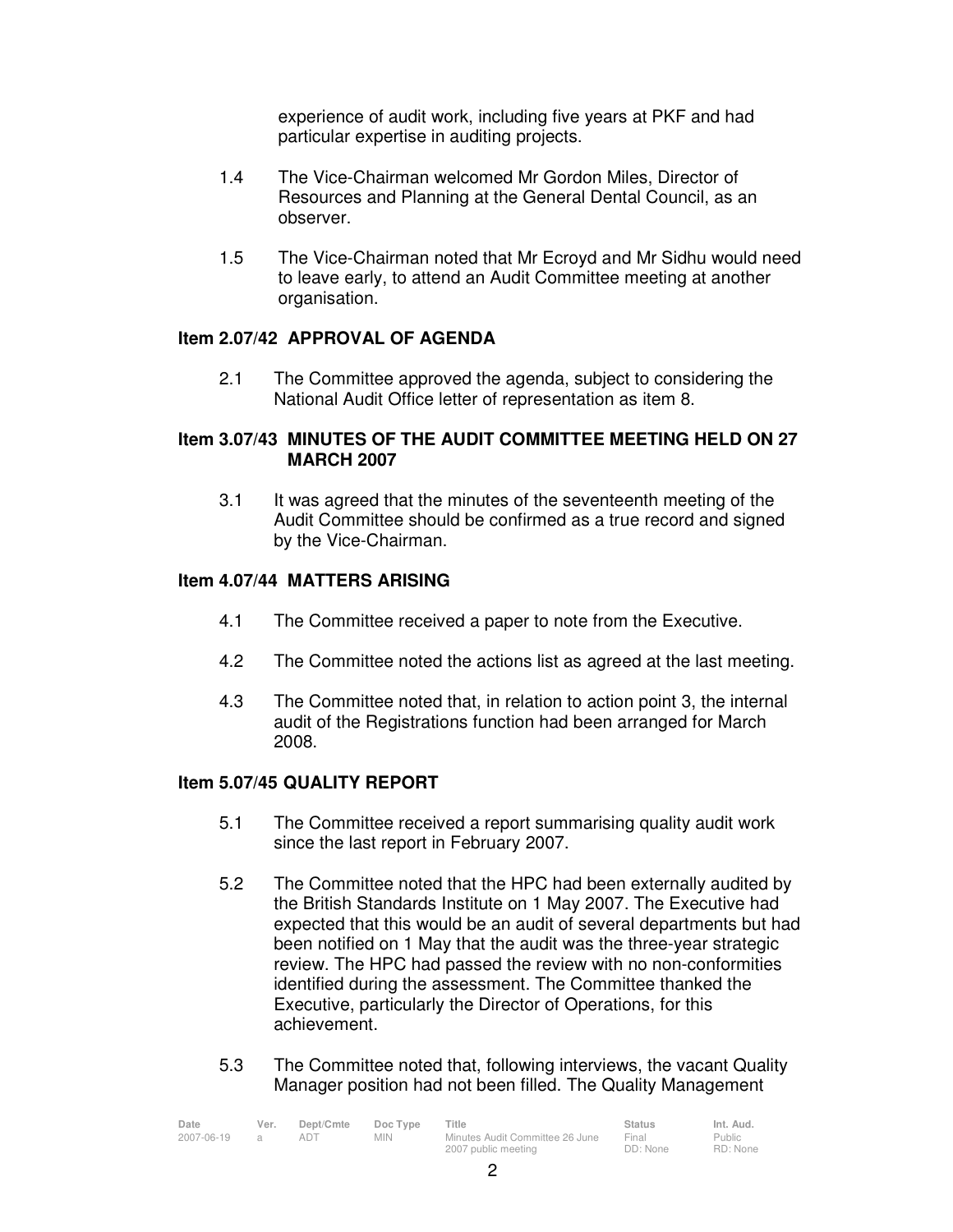System was being maintained by the Director of Operations in the interim.

 5.4 The Committee noted that there were some discrepancies and minor errors in the quality audit reports prepared within HPC.

### **Item 6.07/46 DRAFT ANNUAL REPORT AND ACCOUNTS 2006-7**

- 6.1 The Committee received a paper for discussion/approval from the Executive. A revised version of the annual report and accounts (version 14) was tabled. Changes to the revised version including placing the management commentary on pages 53-57, minor changes to some wording and the incorporation of graphs and charts on the number of registrants.
- 6.2 The Committee noted that the draft report and accounts incorporated feedback from members of the Committee, Baker Tilly and the National Audit Office. The Committee noted that the page numbering and layout of the report and accounts was subject to change as it would be formatted into its final version.
- 6.3 In discussion, the Committee agreed that the Accounting Officer's Statement on Internal Control should refer to "operating within the requirements of the Financial Regulations…" rather than the "dictates of the Financial Regulations…". The Committee also agreed that the statement should mention that internal audit had found that controls were operating effectively in all the areas which had been audited in 2006-7.
- 6.4 Subject to the changes agreed above, the Committee approved the draft annual report and accounts.

# **Action: SL (by 6 July 2007)**

6.5 The Committee noted that the process for preparation of the annual report and accounts had run smoothly. The Committee thanked all those involved in the process.

# **Item 7.07/47 BAKER TILLY AUDIT FINDINGS AND LETTER OF REPRESENTATION**

- 7.1 The Committee received a paper for discussion/approval from the Executive. The paper included the draft audit findings and letter of representation and would be finalised following the Committee's discussion.
- 7.2 The Committee noted that the findings explained how audit and accounting issues identified at the planning stage had been

| Date       | Ver. | Dept/Cmte | Doc Type   | Title                           | <b>Status</b>     | Int. Aud.     |
|------------|------|-----------|------------|---------------------------------|-------------------|---------------|
| 2007-06-19 |      | ADT       | <b>MIN</b> | Minutes Audit Committee 26 June | Final<br>DD: None | <b>Public</b> |
|            |      |           |            | 2007 public meeting             |                   | RD: None      |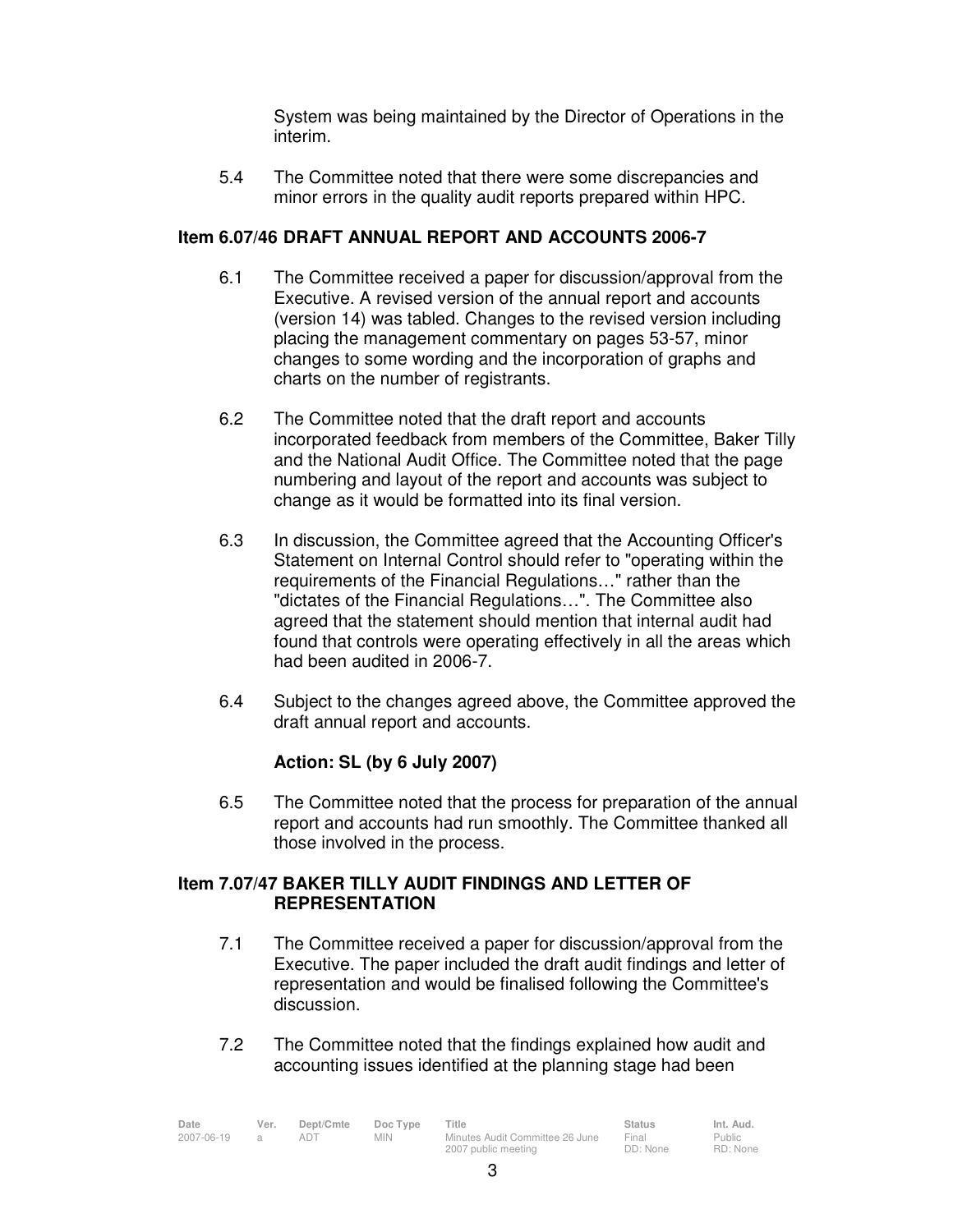resolved. The Committee noted that Baker Tilly's external audit had taken account of the internal audit work by PKF.

- 7.3 The Committee noted that the work to convert 22-26 Stannary Street was due to be completed in the current financial year. Baker Tilly expected that there might well be a material movement in the accounts for 2007-8 following site revaluation after the work was completed.
- 7.4 The Committee noted that some minor internal control issues had been identified in the report but these were not material.
- 7.5 The Committee noted that the largest adjustment related to grant income of £104,000 and was a prior year adjustment. This reflected a change in the Government Financial Reporting Manual to account for government grants.
- 7.6 The Committee noted that deferred income from registration and renewal fees was recognised in the balance sheet and in a note to the accounts.
- 7.7 The Committee noted that the audit had run significantly better than in previous years, due to preparation of the timetable for the process and the resources used. The Committee noted that Baker Tilly was ready to sign the annual report.
- 7.8 The Committee approved the draft audit findings and letter of representation.

### **Action: Baker Tilly/SL (by 6 July 2007)**

### **Item 8.07/48 NATIONAL AUDIT OFFICE LETTER OF REPRESENTATION**

- 8.1 The Committee received a paper for discussion/approval from the Executive.
- 8.2 The Committee noted Baker Tilly had undertaken the external audit work on behalf of the National Audit Office (NAO). The NAO had reviewed the work to satisfy itself that the accounts were sound.
- 8.3 The Committee thanked the NAO for its work and support.
- 8.4 The Committee approved the letter of representation.

### **Action: SL (by 6 July 2007)**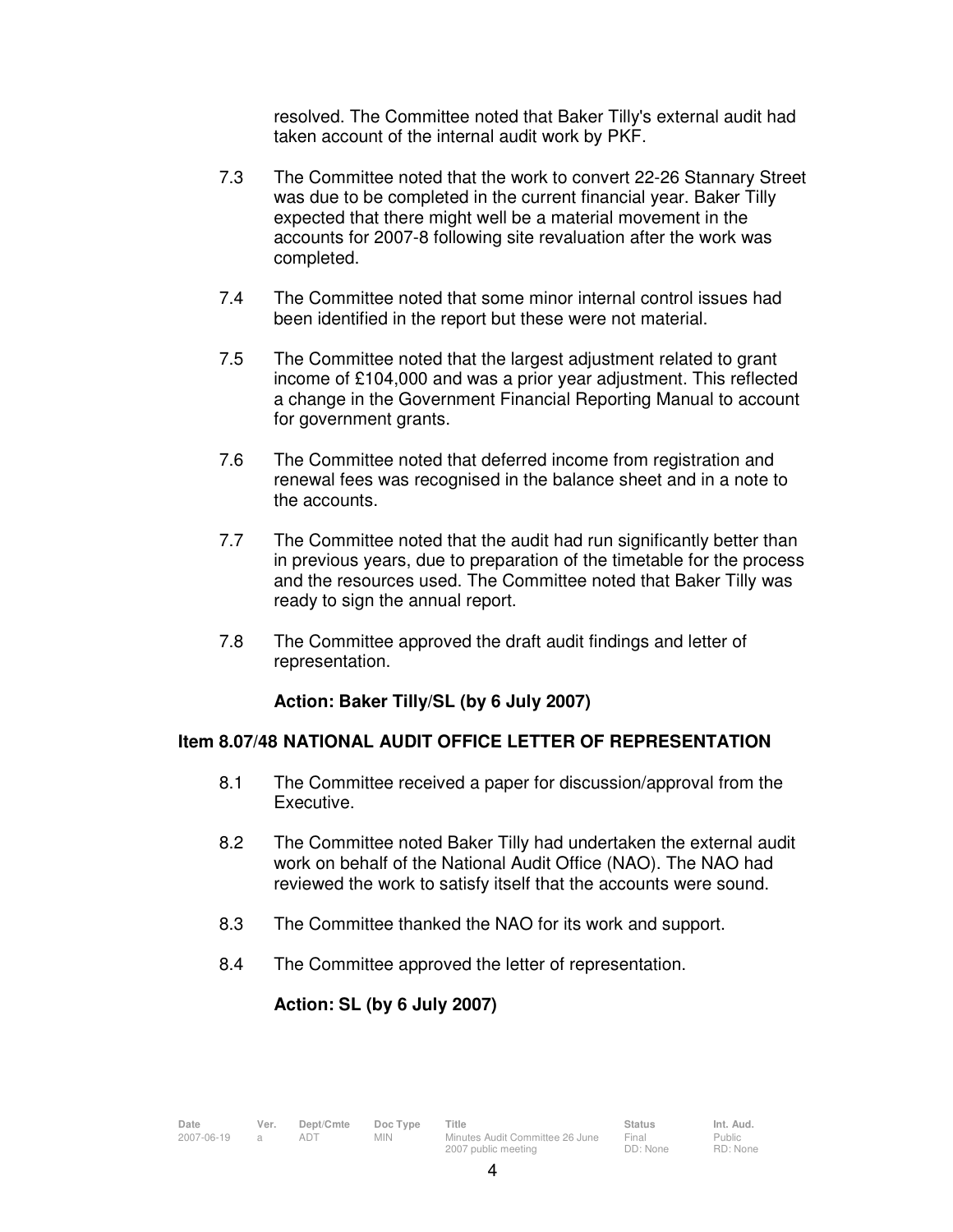#### **Item 9.07/49 INTERNAL AUDIT REPORT - NEW BUILDING PROJECT**

- 9.1 The Committee received a paper for discussion/approval from the Executive.
- 9.2 The Committee noted that PKF had reviewed the project to refurbish the premises at 22-26 Stannary Street. The report included a management response which had been agreed with the Executive in May 2007.
- 9.3 The Committee noted that the report had recommended that the Finance and Resources Committee should receive regular, formal reports, to ensure the project was monitored at Committee level. The report had also recommended that a project risk register should be established and used as a tool to monitor the project. The Executive had accepted both recommendations, which were in line with best practice.
- 9.4 The Committee noted that the website of the Office of Government Commerce included reference material on reviewing each stage of a project.
- 9.5 The Committee thanked the Facilities Manager for ensuring that the internal audit had been successfully completed.

#### **Item 10.07/50 INTERNAL AUDIT REPORT - BUSINESS CONTINUITY PLANNING AND DISASTER RECOVERY PLANNING**

- 10.1 The Committee received a paper for discussion/approval from the Executive.
- 10.2 The Committee noted that PKF had reviewed business continuity planning and disaster recovery planning. The report included a management response which had been agreed with the Executive in June 2007.
- 10.3 The Committee noted that the planning was more detailed than might be expected for an organisation which was the size and complexity of the HPC. The Committee noted that the Executive would ensure that testing of the plans was robust and up-to-date.
- 10.4 The Committee noted that two Committee Chairmen held full copies of the Disaster Recovery plan.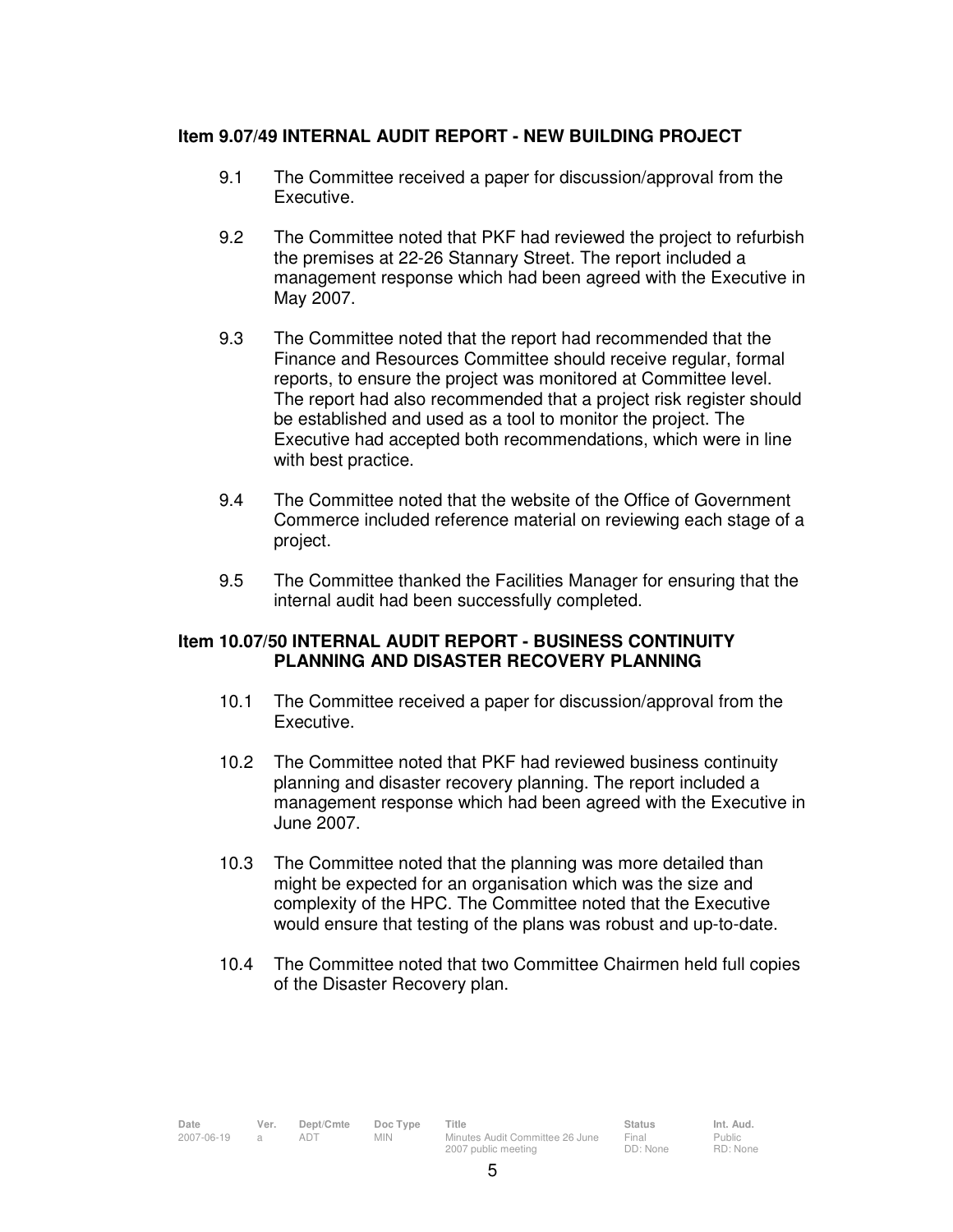### **Item 11.07/51 INTERNAL AUDIT REPORT - FOLLOW UP TO INFORMATION TECHNOLOGY STRATEGY 2006**

- 11.1 The Committee received a paper for discussion/approval from the Executive.
- 11.2 The Committee noted that PKF had reviewed the effectiveness of the Information Technology (IT) strategy, the effectiveness of the IT process flows, control and management of IT projects and reliance on key individuals. The Committee noted that the report addressed work remaining from the internal audit workplan for 2006-7.
- 11.3 The Committee noted that the IT strategy was in place and linked clearly to delivery of the aims of the overall HPC strategy.
- 11.4 The Committee noted that the IT team was of a similar size and structure to many organisations of a similar size and range of activity. A feature of the size of team was the need to place reliance on a few key individuals, but the structure of the team meant that the reliance was managed to reduce the risk to an acceptable level.
- 11.5 The Committee noted that the report referred to the LISA registration system recording information about "medical practitioners". The Committee noted that this was incorrect, as the HPC did not regulate that type of practitioner and the word "registrants" should be used instead.

### **Item 12.07/52 INTERNAL AUDIT ANNUAL REPORT**

- 12.1 The Committee received a paper for discussion/approval from the Executive, containing PKF's report on internal audit work in 2006-7.
- 12.2 The Committee noted that the report indicated that "not all committees had documented terms of reference". The Committee noted that this referred only to the Communications Committee and that terms of reference had now been agreed by the Council.
- 12.3 The Committee noted that the report stated that "arrangements were in place to manage conduct of Council members, to the extent that is feasible." The Committee noted that this referred to training and the code of conduct for Council members and that there was little else which the HPC could reasonably do to manage conduct of individual members.
- 12.4 In discussion, the Committee agreed that the following changes should be made to the report:

| Date       | Ver. | Dept/Cmte | Doc Type   | Title                           | <b>Status</b> | Int. Aud. |
|------------|------|-----------|------------|---------------------------------|---------------|-----------|
| 2007-06-19 |      |           | <b>MIN</b> | Minutes Audit Committee 26 June | Final         | Public    |
|            |      |           |            | 2007 public meeting             | DD: None      | RD: None  |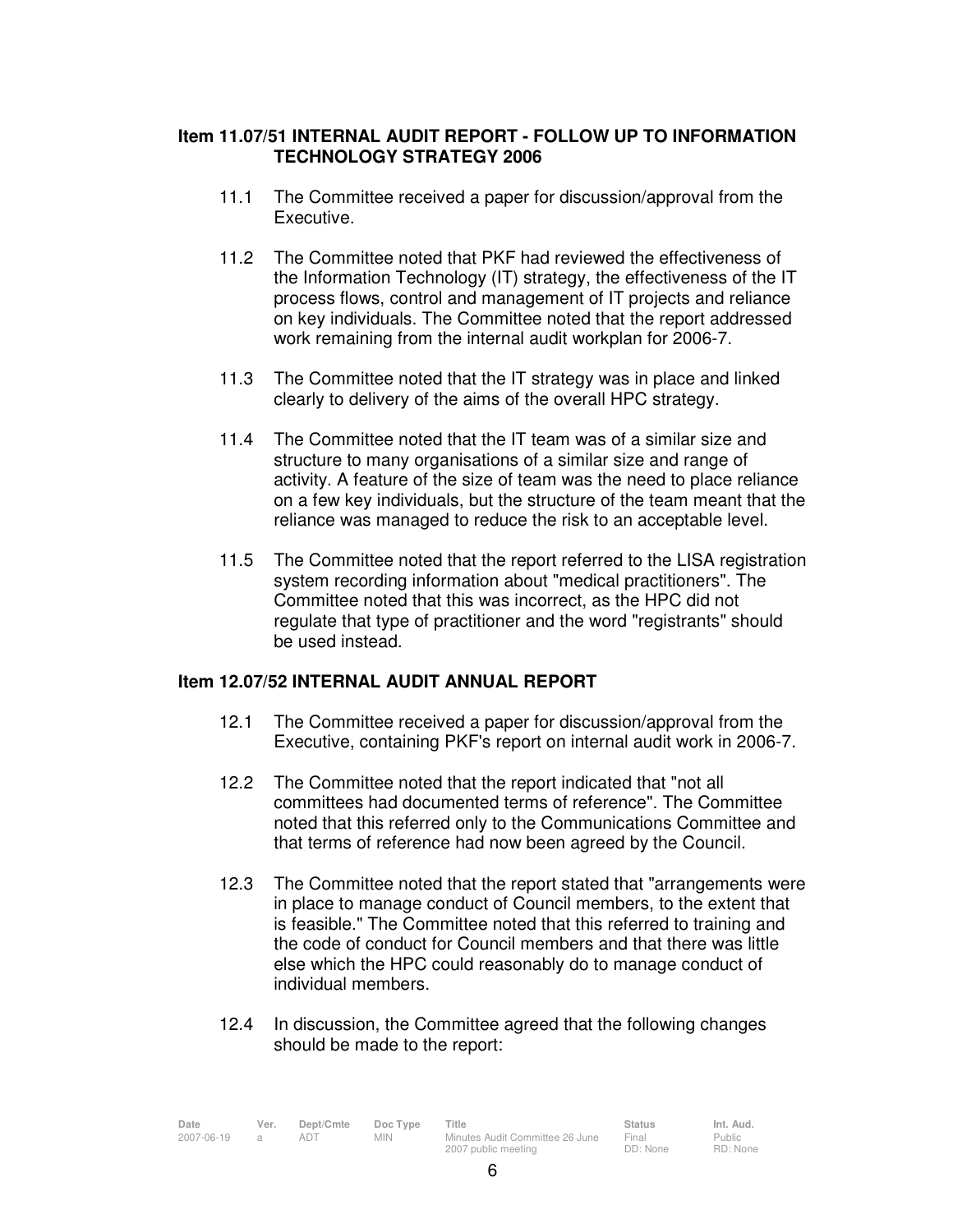- the President should devise some suitable wording for the section about arrangements for managing the conduct of Council members;
- the control operation ratings, listed in section 5.2, should be included in the table of assurance ratings for the past year;
- the table of assurance ratings should include the IT strategy, as this was part of the work originally scheduled for 2006-7;
- the table of assurance ratings should include the business continuity internal audit, with a note that this formed part of the 2007-8 internal audit;
- the table of assurance ratings should state when the internal audits had been completed, to act as a source of reference for members.

## **Action: President/PKF (by 25 September 2007)**

## **Item 13.07/53 INTERNAL AUDIT PROGRESS REPORT**

- 13.1 The Committee received a paper for discussion/approval from the Executive.
- 13.2 The Committee noted that PKF had prepared a report setting out progress on internal audit work in the first quarter of 2007-8.
- 13.3 The Committee noted that PKF and the Executive were complying with the internal audit protocol.

#### **Item 14.07/54 PROCESS FOR REVIEWING THE PERFORMANCE OF THE EXTERNAL AUDITOR**

- 14.1 The Committee received a paper for discussion/approval from the Executive.
- 14.2 The Committee noted that the Executive, with input from Mr Kennett, had prepared a draft process for reviewing the performance of the external auditor (currently Baker Tilly). It was intended that the process would be used for the first time this year, to feed into the Committee's review of Baker Tilly's performance at the Committee meeting on 25 September 2007.
- 14.3 The Committee agreed that the timetable should be amended to indicate that, in September, the Committee would decide whether to recommend to the Council that the external auditor should be reappointed for a further year.
- 14.4 The Committee noted that the external auditor was professionally required to confirm to the client that the auditor was independent and objective. The Committee agreed that the Committee only

| Date       | Ver. | Dept/Cmte | Doc Type   | Title                           | <b>Status</b> | Int. Aud. |
|------------|------|-----------|------------|---------------------------------|---------------|-----------|
| 2007-06-19 |      |           | <b>MIN</b> | Minutes Audit Committee 26 June | Final         | Public    |
|            |      |           |            | 2007 public meeting             | DD: None      | RD: None  |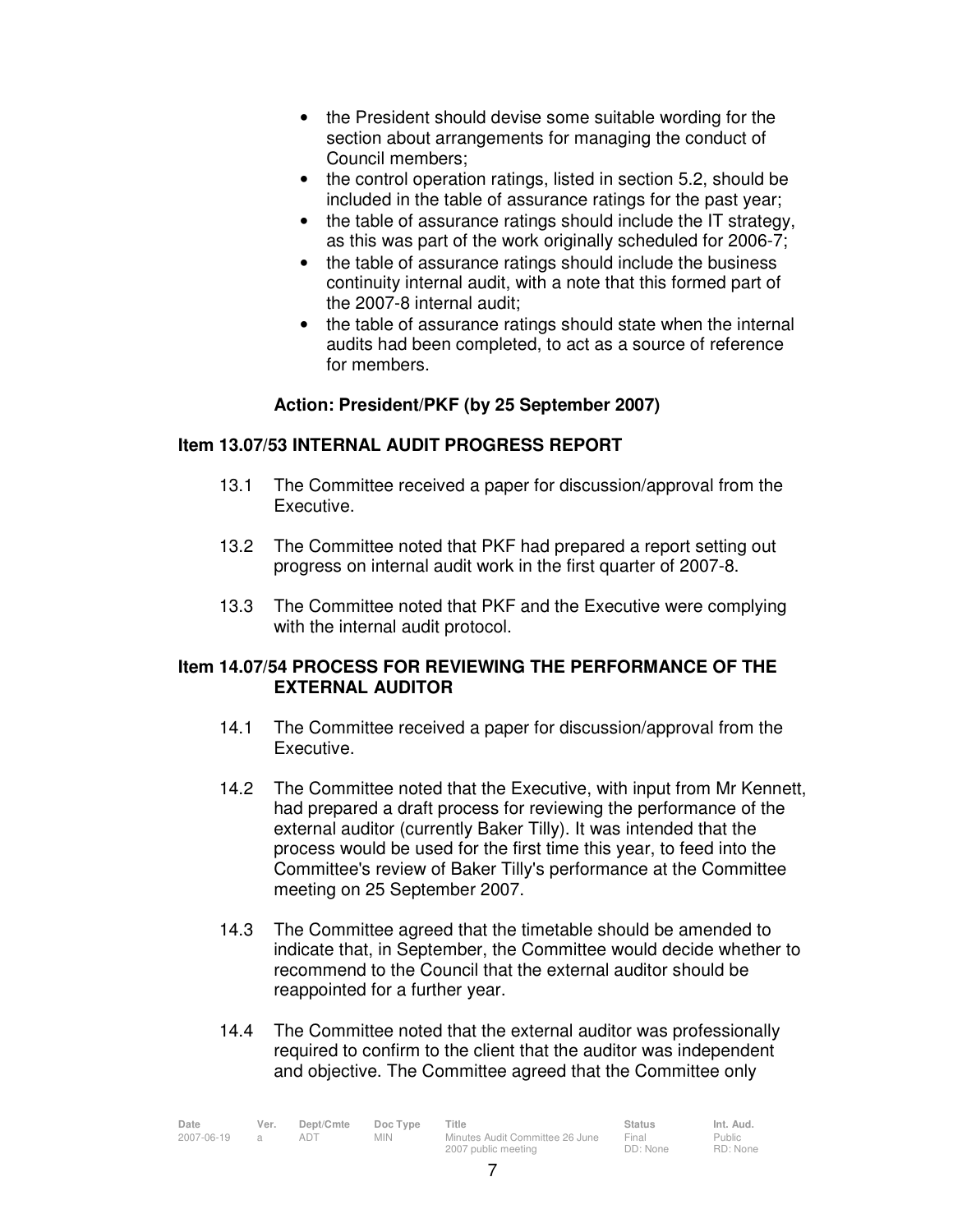needed to check whether it had received adequate assurance about the auditor's independence, instead of asking a number of questions about independence.

 14.5 The Committee agreed that it would be more appropriate for the Executive to complete the annual client care review questionnaire which was sent out by Baker Tilly. The questionnaire would be more detailed than the proposed questionnaire in the paper. The Committee agreed that the completed questionnaire would then be brought to the Committee for discussion and a decision on whether to recommend the reappointment of the external auditor.

### **Action: Baker Tilly/SL (by 25 September 2007)**

### **Item 15.07/55 PROCESS FOR REVIEWING THE PERFORMANCE OF THE INTERNAL AUDITOR**

- 15.1 The Committee received a paper for discussion/approval from the Executive.
- 15.2 The Committee noted that the Executive, with input from Mr Kennett, had prepared a draft process for reviewing the performance of the internal auditor (currently PKF). It was intended that the process would be used for the first time this year, to feed into the Committee's review of PKF's performance at the Committee meeting on 25 September 2007.
- 15.3 The Committee agreed that the Executive should complete PKF's client care questionnaire. The completed questionnaire would then be brought to the Committee for discussion and a decision on whether to recommend the reappointment of the internal auditor.

### **Action: PKF/SL (by 25 September 2007)**

#### **Item 16.07/56 DRAFT FINANCIAL REGULATIONS**

- 16.1 The Committee received a paper for discussion/approval from the Executive.
- 16.2 The Committee noted that the draft financial regulations had been approved by the Finance and Resources Committee on 20 November 2006 and by the Audit Committee on 28 February 2007. The Council on 29 March 2007 had agreed that further discussion was needed regarding the regulations and that the draft regulations should be reconsidered by both committees.
- 16.3 The Committee noted that the Finance and Resources Committee on 21 June 2007 had agreed that the Executive should consider the following proposed changes:

| Date       | Ver. | Dept/Cmte | Doc Type | Title                           | <b>Status</b> | Int. Aud. |
|------------|------|-----------|----------|---------------------------------|---------------|-----------|
| 2007-06-19 |      |           | MIN.     | Minutes Audit Committee 26 June | Final         | Public    |
|            |      |           |          | 2007 public meeting             | DD: None      | RD: None  |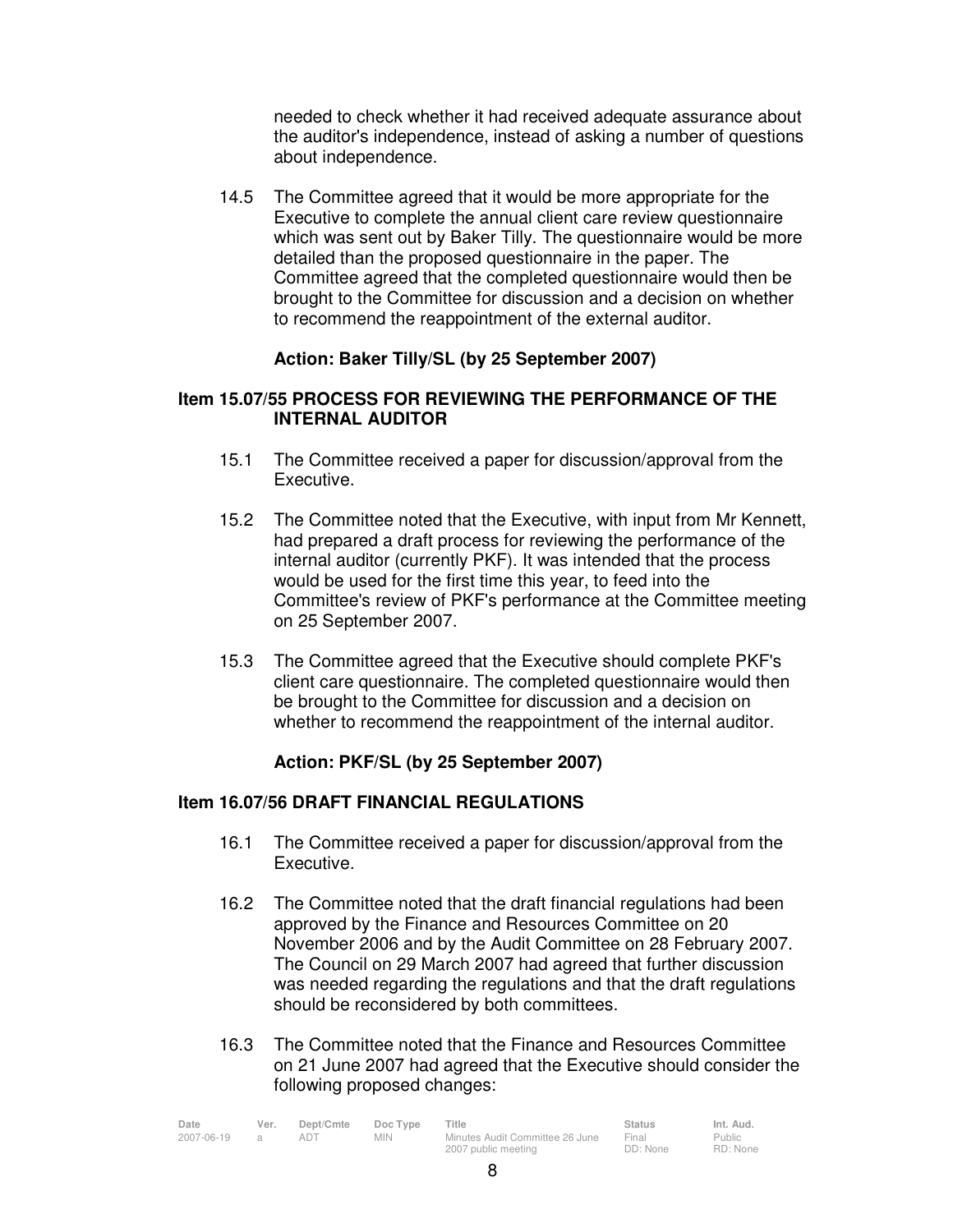- amend regulation 15A to read that the Chief Executive had "delegated authority to authorise revenue spending on items not exceeding £25,000 each";
- in regulations 38 and 39, consider whether the levels of debt which could be written off by the Finance and Resources Committee and the Chief Executive were contradictory and remove any contradiction;
- in regulation 45, delete the words "as far as possible" when requiring that contracts and procurement should be open and transparent, as this implied that there would be exceptions; and
- in regulation 45, state the minimum number of tenders which should be invited, for clarity.
- 16.4 The Committee welcomed and endorsed the suggestions made by the Finance and Resources Committee. The Committee noted that the revised regulations would be considered by both committees at future meetings.
- 16.5 The Committee agreed that regulation 52 should be amended to read that the main purpose of internal audit was to provide the Council with independent and objective assurances on the adequacy of HPC's "internal operational control and risk management systems."

# **Action: SL (by 25 September 2007)**

### **Item 17.07/57 COMMITTEE SELF-EVALUATION**

- 17.1 The Committee received a paper for discussion/approval from the Executive.
- 17.2 The Committee noted that on 29 March 2007 the Council had agreed the text of the Committee self-evaluation document and had also agreed that the use of the form should be piloted at all committee meetings. With the Chairman's agreement, the form had been emailed to members on 31 May 2007 for completion and return to the Secretary to the Committee. Copies of completed forms which had been received were attached as an appendix to the paper.
- 17.3 The Committee noted that the process was separate from the Committee's annual review of its effectiveness, which was scheduled for each September meeting of the Committee.

| Date       | Ver. | Dept/Cmte | Doc Type   | Title                           | Status   | Int. Aud. |
|------------|------|-----------|------------|---------------------------------|----------|-----------|
| 2007-06-19 |      | adt       | <b>MIN</b> | Minutes Audit Committee 26 June | Final    | Public    |
|            |      |           |            | 2007 public meeting             | DD: None | RD: None  |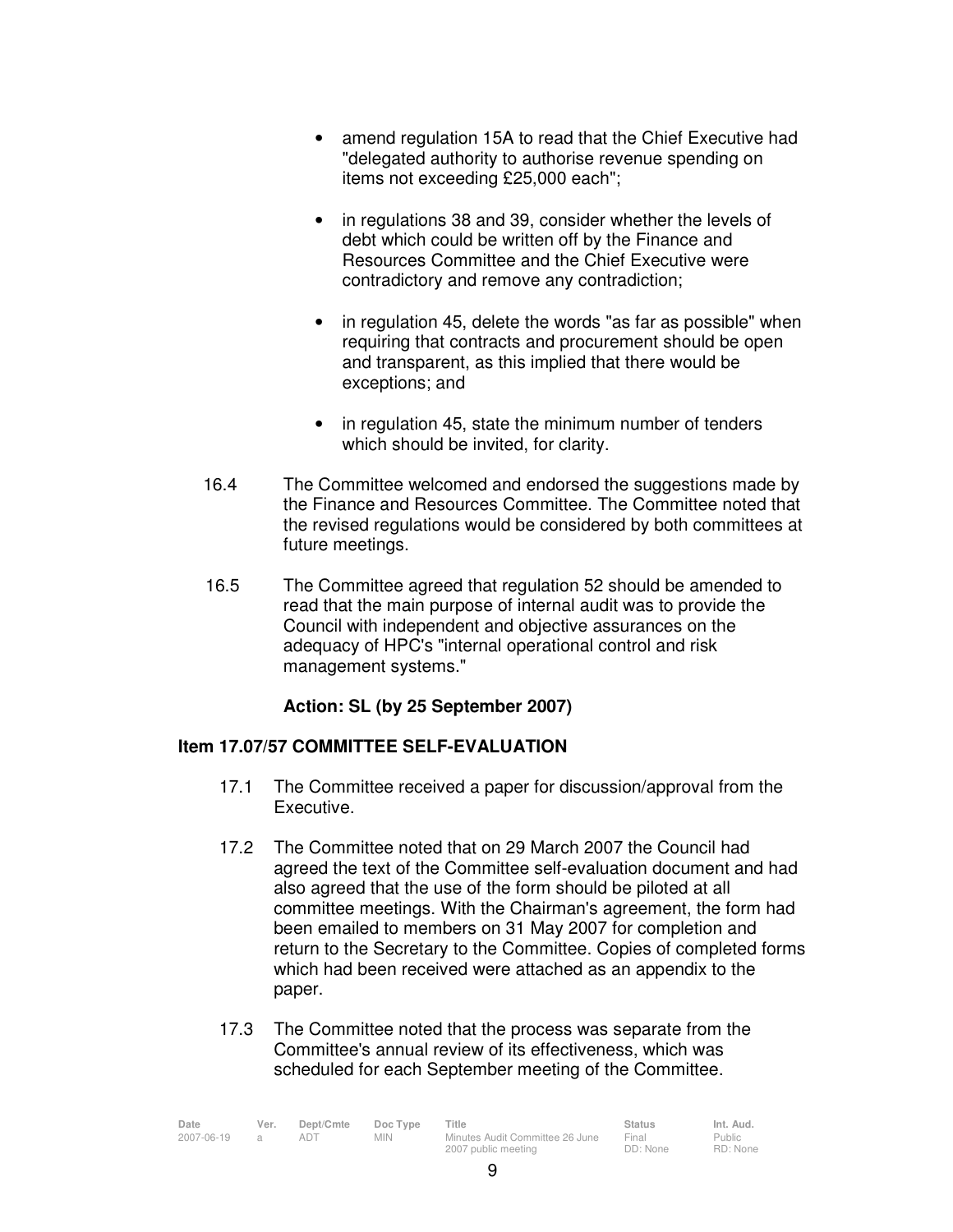- 17.4 The Committee agreed that it was generally working well and that it received a high level of support from the Executive.
- 17.5 In discussion, the following points were made about the selfevaluation form and the process:
	- some questions on the form required a "yes" or "no" instead of a numerical rating;
	- members with less experience of the committee would find it more difficult to respond and would welcome questions such as whether appropriate information had been included in papers;
	- the wording of questions 17 and 18 was ambiguous;
	- it might be more appropriate to have a monitoring process to identify any issues in the working of a committee, with the self-evaluation form only being used when necessary; and
	- some committees, particularly the statutory committees, had a policy-making role and it might be appropriate to have a different self-evaluation process for different committees.
- 17.6 The Committee noted that PKF could provide examples of self evaluation forms used by other organisations and agreed that this would be helpful. The Committee agreed that the comments made above should be fed back to the Council awayday in October 2007.

# **Action: PKF/CB (by 25 September 2007)**

### **Item 18.07/58 UPDATED RISK REGISTER**

- 18.1 The Committee received a paper to note from the Executive.
- 18.2 The Committee noted that at its meeting on 28 February 2007 it had agreed that the Director of Finance should meet PKF, to discuss refinements to the risk register.
- 18.3 The Committee noted that the Director of Finance had met PKF on 5 June 2007 and the paper included cross-referencing of risks and how the references inter-related. The updated risk register had been circulated to the Executive Management Team.
- 18.4 The Committee noted the updated risk register.

#### **Item 19.07/59 INTERNAL AUDIT REPORT - CORPORATE GOVERNANCE AND RISK MANAGEMENT**

19.1 The Committee received a paper to note from the Executive.

| Date       | Ver. | Dept/Cmte | Doc Type   | Title                           | <b>Status</b> | Int. Aud. |
|------------|------|-----------|------------|---------------------------------|---------------|-----------|
| 2007-06-19 |      |           | <b>MIN</b> | Minutes Audit Committee 26 June | Final         | Public    |
|            |      |           |            | 2007 public meeting             | DD: None      | RD: None  |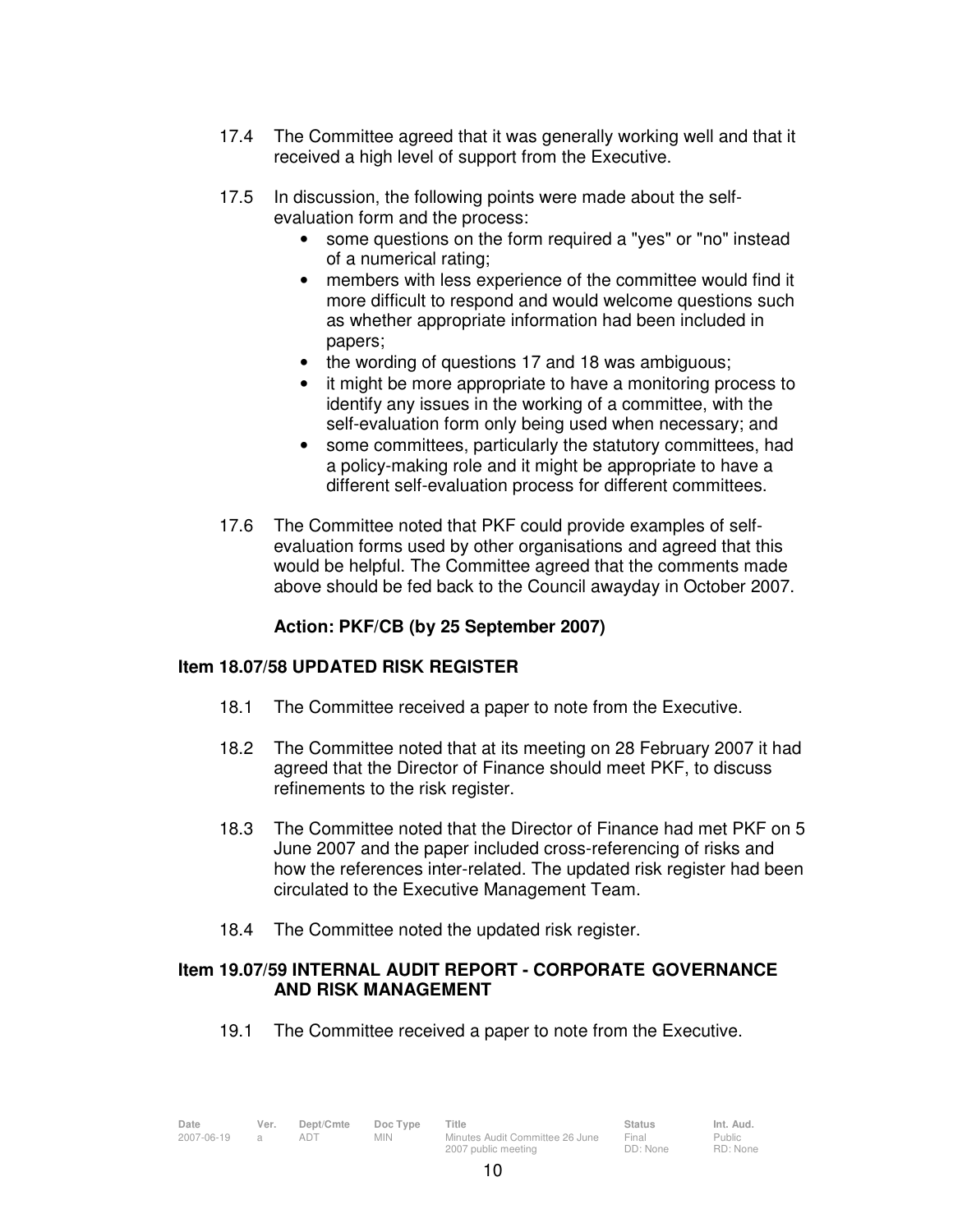- 19.2 The Committee noted that at its meeting on 27 March 2007 it had agreed that the Executive and PKF should review and agree wording for the recommendations and management responses for recommendation 5 of the report.
- 19.3 The Committee noted that the Executive and PKF had now agreed the wording and the revised report was attached to the paper.
- 19.4 The Committee noted the report.

## **Item 20.07/60 AUDIT COMMITTEE STANDING ORDERS**

- 20.1 The Committee received a paper to note from the Executive.
- 20.2 The Committee noted that on 14 December 2006 the Council had agreed that governance issues should be included in the remit of the Audit Committee. To implement this decision, on 29 March 2007 the Council had agreed to amend the Committee's standing orders. The amendment provided that, at the request of the Council, the Committee should advise the Council on matters of corporate governance (but without prejudice to the Committee's power to make recommendations to the Council on corporate governance issues arising from the work of the auditors).

## **Item 21.07/61 REVIEW OF ACTIONS TAKEN IN 2006-7: PUBLIC MEETINGS**

- 21.1 The Committee received a paper to note from the Executive.
- 21.2 The Committee noted the list of actions taken at public meetings in 2006-7. The Committee noted that, in respect of action point 28, the computerised purchase order system was due to be implemented by March 2008.

### **Item 22.07/62 ANY OTHER BUSINESS**

22.1 The Vice-Chairman thanked PKF, Baker Tilly and the National Audit Office for their work. The Vice-Chairman also thanked the Executive for their work in leading to a favourable outcome in both internal and external audit findings.

### **Item 23.07/63 DATE AND TIME OF NEXT MEETING**

- 23.1 The next meeting of the Committee would be held at 10.30 am on Tuesday 25 September 2007. The Vice-Chairman asked that members should double-check the dates of future meetings to ensure that they were available as far as possible.
- 23.2 Subsequent meetings would be held at 10.30 am on:

| Date       | Ver. | Dept/Cmte | Doc Type   | Title                           | <b>Status</b> | Int. Aud. |
|------------|------|-----------|------------|---------------------------------|---------------|-----------|
| 2007-06-19 |      |           | <b>MIN</b> | Minutes Audit Committee 26 June | Final         | Public    |
|            |      |           |            | 2007 public meeting             | DD: None      | RD: None  |